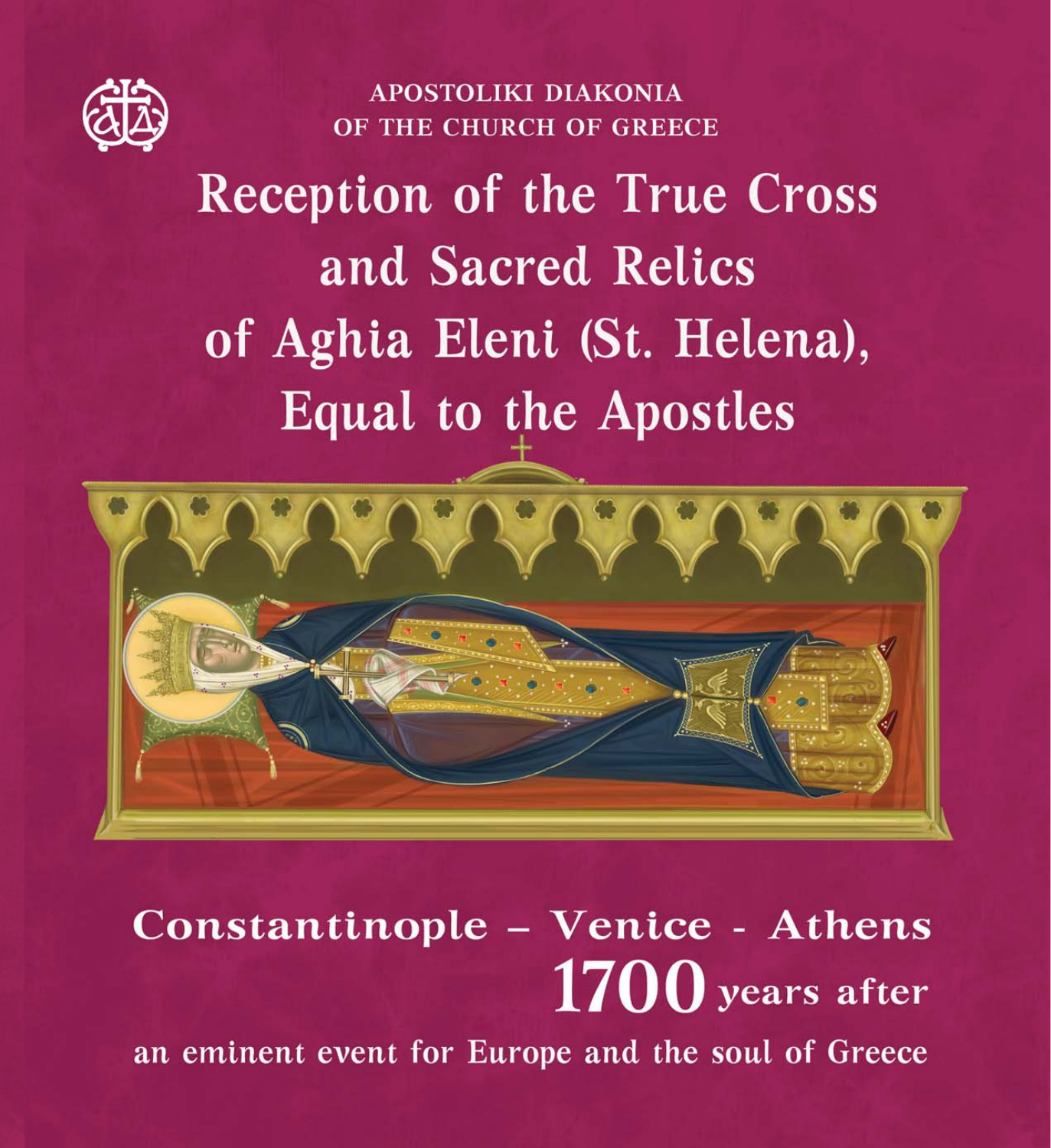# **Reception of the True Cross and Sacred Relics of Aghia Eleni (St. Helena), equal to the Apostles**

 $\mathcal{O}$ he Church of Greece Apostoliki Diakonia has completed, with the grace of God, 80 years of mission and offering to the world. The peak of this anniversary will be the reception with honours and splendor in the month of May of the Sacred Relics of Aghia Eleni (St. Helena), equal to the Apostles, mother of Constantine the Great, the first Christian Emperor, and the True Cross with the Holy Passion from the treasury of St. Mark's Basilica in Venice.

The Holy Shrine of Aghia Eleni (St. Helena) of Augusta (Empress) reached Venice in 1211, during the power of the Doge Petro Ziani, as after the events following the 4th Crusades, an official, called Aicardo, transferred her remains from the Church of Agioi Apostoli (St. Apostles) of Constantinople to the Venetian monastery having her name. It is the first time that the Sacred Relics is transferred to another country after 1700 years, apart from Constantinople, where it was first buried, to Venice, where it is hosted.

Aghia Eleni (St. Helena), distinguished for her charitable work, is linked to the finding of the True Cross in Jerusalem and the Greek people have associated a multitude of traditions with her in Asia Minor, Cyprus, Rhodes, Calymnos, Tilos, Kasteloriso, Naxos, Paros. The protector of the Christians, Aghia Eleni, passed away in peace in 328 A.D. at the age of 80, and her Sacred Relics is a source of consecration, lighting and remedies and makes our souls rejoice. The Saint's face reveals us the heart of the Orthodoxy, the Saints' spiritual fight, their humiliation, their love for humanity, their transcending the fear of death. For this reason, we pray to the Saint to be the supplicant for our call and prayer and we become humble pilgrims to her graceful Sacred Relics.

The Sacred Relics of Aghia Eleni (St. Helena) and the True Cross will remain in the Pilgrimage Temple of Saint Barbara, in the Municipality of Attica with the same name (near Egaleo) from May 14 to June 15 (incl.) 2017.



**The official reception will be held on Sunday, May 14, 2017, at 6.30 p.m., at the Holy Shrine of St. Barbara Attica (near Egaleo) by His Beatitude, the Archbishop of Athens and All Greece, Ieronymos II.**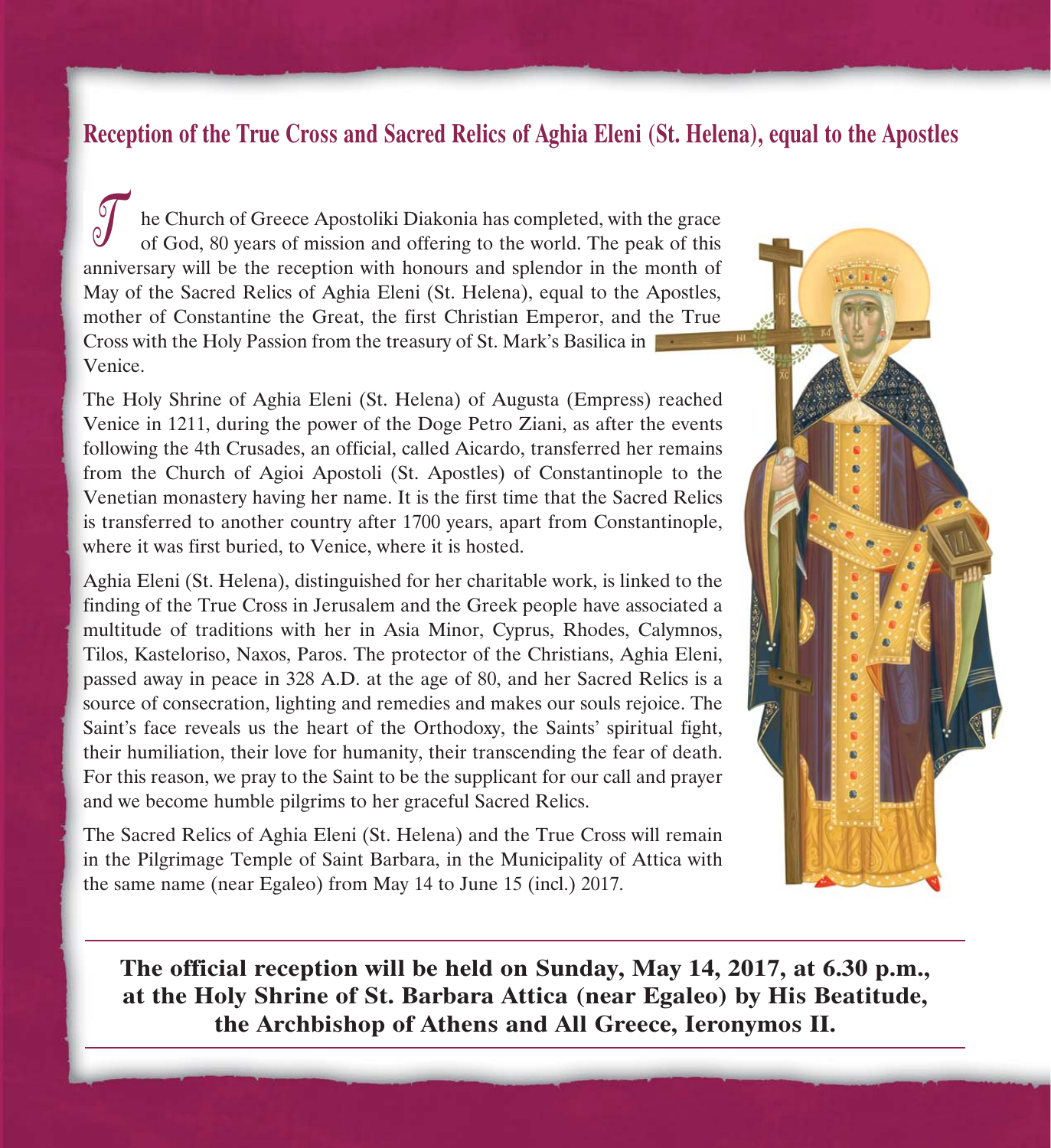

- *impart our civilization*
- grow as plants in the soul of Greece
- share the same vision for a world of light, love and solidarity

Four great events in which Constantine the Great and Aghia Eleni (St. Helena) played a leading role sealed Europe's history, changed and shaped, in general, the world's history:

- 1. The Edict of Milan in 313, granting freedom of religion and ceasing persecutions against the Christians.
- 2. The decision for the transfer of the Empire's capital from the Old to the New Rome, Constantinople, dedicated on 11 May 330.
- 3. The convocation of the first council of Nicaea in 325 which condemned Arianism.
- 4. The finding of the Holy Cross in the Holy Land.

The above determined the content of the world history in a unique way. Without them Europe would not have a concrete cultural heritage and the world such a powerful radiance of the Christian message of God for man. This is why the Church justifiably named them "equal to the Apostles".



# **We collect medicines and sanitary materials**

From Sunday, May 14 to Thursday, June 15 2017, from 9:00 a.m. to 12:00 noon and 4:00 p.m. to 8:00 p.m. at the Holy Shrine of St. Barbara, Municipality of Attica with the same name (near Egaleo), on El. Venizelou Avenue. The medicines and sanitary materials will be offered to the Social Pharmacies and Institutes of Holy Metropoles and Municipalities.



The True Cross and the Sacred Relics of Aghia Eleni (St. Helena) will be transferred by an aircraft provided by Ellinair - Mouzenidis Group whom we warmly thank.